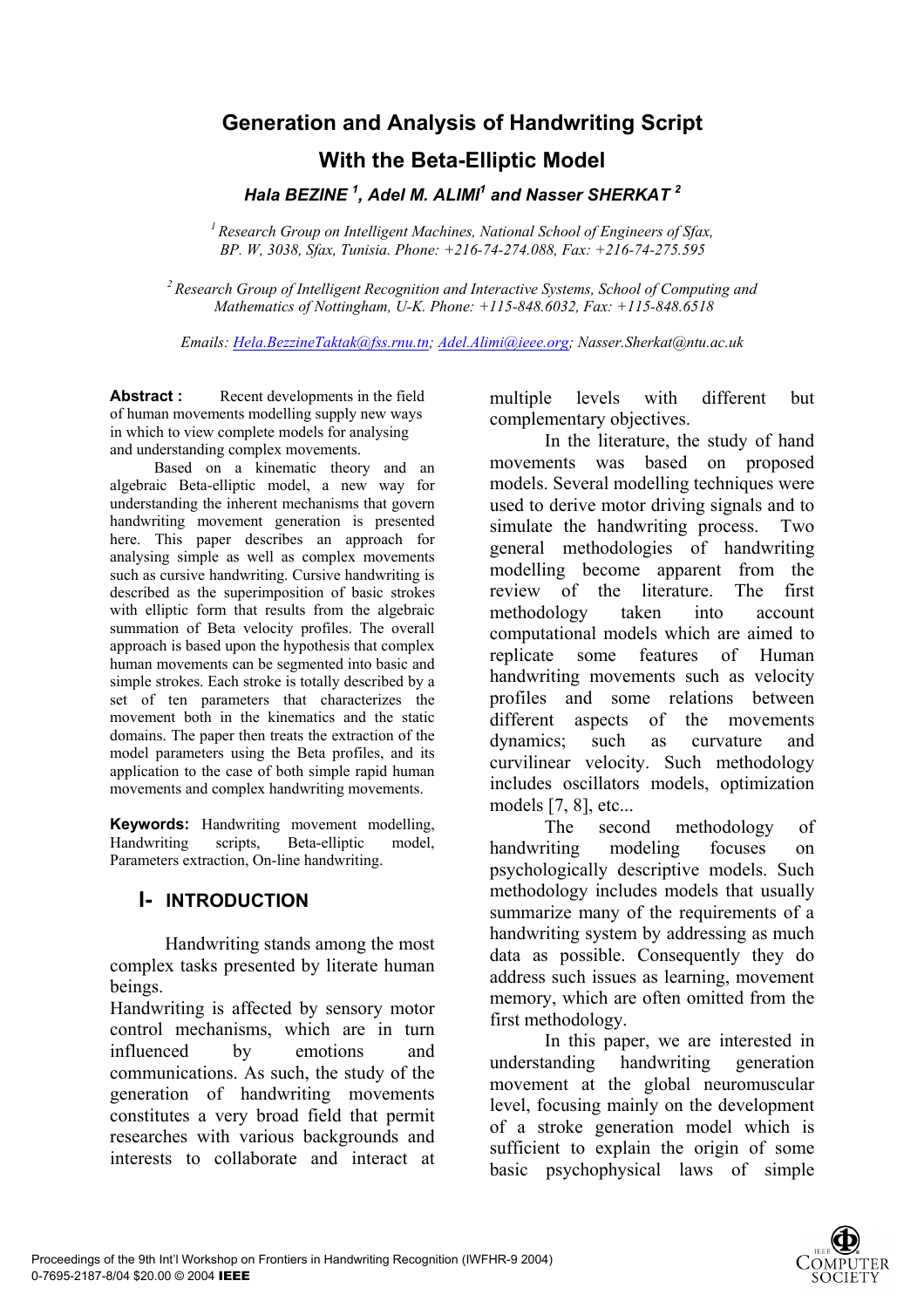human movements and to show how human subjects can take advantage of this representation to control the sensory motor interaction involved in the generation of more complex trajectories. The general case of complex movements is thus considered as an algebraic overlapping of simple strokes. Each stroke is totally described by a set of parameters that characterises the movement both in the kinematics and the static domains.

In fact, kinematic properties involved in this paper perform to joint angle trajectory, which obeys an elliptic form. The parameters characterizing an elliptic trajectory are performed according to the Beta curvilinear velocity profile [5, 6].

This article deals with two themes. Firstly, in section 2, we describe the handwriting-generated scripts in the context of kinematic and static points of view that obey both the Beta law and the elliptic form [4]. Simple stroke movements, as well as complex handwriting movements are considered.

Finally, in Sections 3, we discuss the adequacy of the Beta elliptic model for the case of complex handwriting movements and examine some computer simulations. With different handwriting scripts, we show their fitting with the Beta elliptic theory, both in dynamic and statistic domains.

# **II- HANDWRITING GENERATION THEORY: THE BETA-ELLIPTIC MODEL**

The main goal of the experiments reported in this work is to further the investigation of the constraints between trajectory and kinematics, which provide a clue to both the degrees of freedom problem and the computational complexity problem.

The handwriting generation theory is aimed essentially at understanding the generation of simple and complex handwriting movements. Several approaches have been shown in the past few years such as the delta-lognormal theory proposed by Plamondon [9, 10].

The proposed model is based upon some assumptions: Firstly, it considered that handwriting movement, like any other highly skilled motor process, is partially programmed in advance. Secondly, it supposes that movements are represented and planned in the velocity domain, since the most widely accepted invariant in movement generation is the Beta shape of the velocity profiles.

As in the Delta Lognormal theory of Plamondon and Guerfali, we have suggested that a neuromuscular synergy is composed of two parallel and global systems that represent, respectively, the set of neural and muscular networks involved in the generation of the agonist and antagonist activities resulting in a specific movement.

Supposing that each of these two systems is composed internally of *n* neuromuscular subsystems characterized by an impulse response that is real normalized and non-negative. If *n* is sufficiently large, applying the central limit theorem, the global impulse response can be described by a Beta function  $\beta(t, t_0, t_1)$ , *p, q)* where  $t_0$  is the starting time,  $t_1$  is the ending time, *p* and *q* are intermediate parameters, as shown in equation (1), [1, 2, 3].

with:

$$
\hat{\beta}(t, t_0, t_1, p, q) = \left(\frac{t_1 - t}{t_1 - t_c}\right)^p \left(\frac{t - t_c}{t_c - t_0}\right)^q \tag{1}
$$

and 
$$
t_c = \frac{p * t_1 + q * t_0}{p + q}
$$
 (2)

 $t_c$  is the instant where the curvilinear velocity reaches its maximum.

 Exhaustive comparisons with other models using large database have been done previously, demonstrating the advantages of the Beta model for an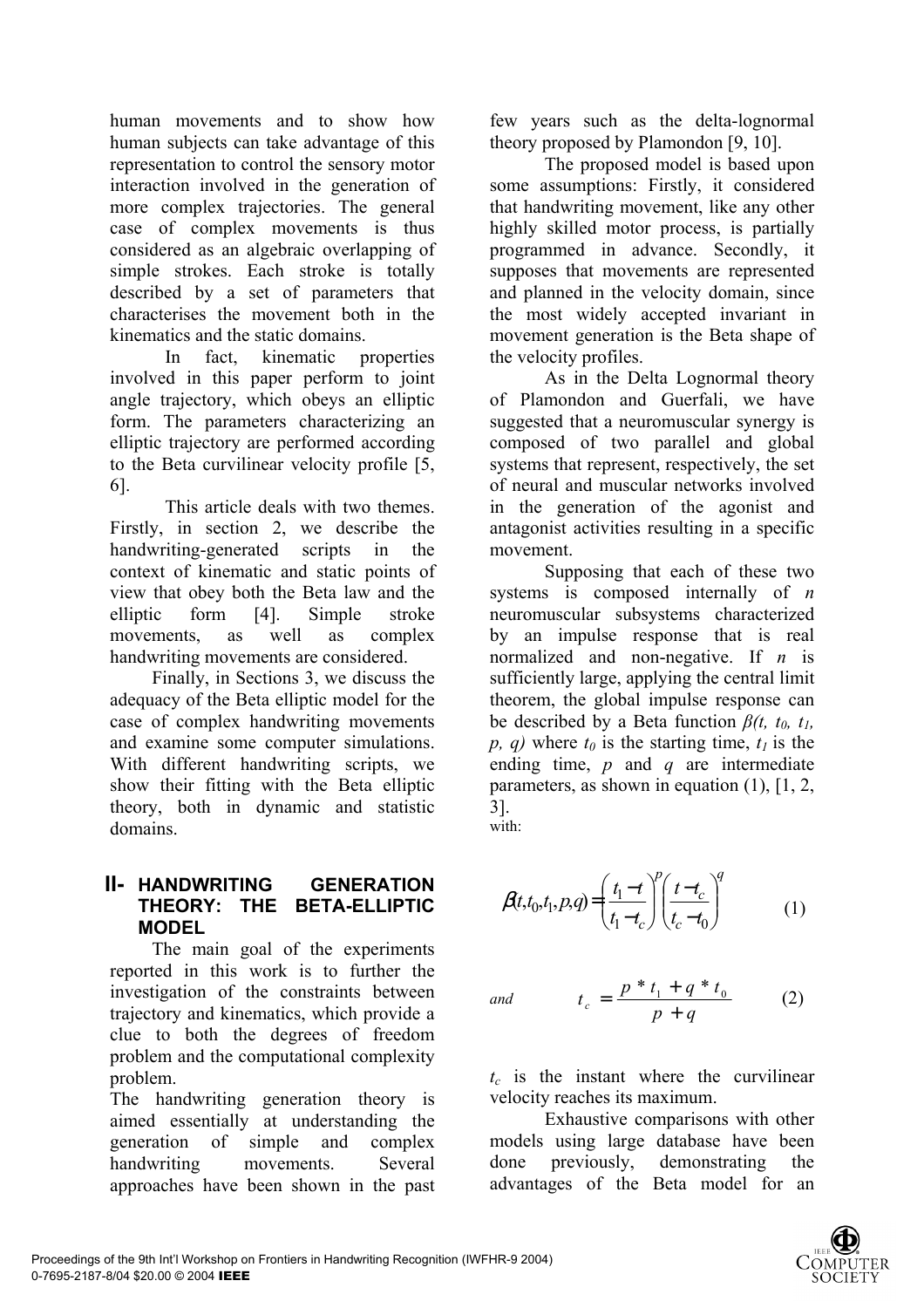accurate description of a velocity profile. Comparing to the Delta-lognormal model, it appears that the more general hypothesis of the Beta model leads to a velocity profile description that is more flexible, and therefore that can fit better the diversity of the experimental data. The Delta-lognormal function puts some constraints on the shape of the profile because it's an unbounded function [9, 10]. However, the Beta function allows some variation of its symmetry, which depends on the values of the two parameters *p* and *q*.

 A Beta shape is intrinsically asymmetric as compared, for example, with the symmetrical velocity profiles of the minimum jerk models or minimum snap [7], sinusoidal functions, or the models that use cubic splines.

Motor control research focuses on the process that produces handwriting and tries to establish the hidden parameters. Many researchers use 'significant' or 'critical' points to split the pen-path into smaller entities. Commonly used significant points are local extrema in horizontal or vertical direction, local extrema in velocity, local extrema in curvature, and points of inflexion. For our case we have used both local extrema and points of inflexion in velocity profiles.

In this context, a stroke executed from an arbitrary starting position is characterized by five parameters. A part from these four parameters of the Beta function, each elementary component called "stroke" is also characterized in the space domain by five statistic parameters which globally reflect the geometric properties of the set of muscles and joints used in a particular handwriting movement: *a* and *b* are respectively the dimensions of the large and the small axes of the elliptic shape,  $x_0$  and  $y_0$  are the Cartesian coordinates of the elliptic center relative to the orthogonal reference *(o, x, y)*. The angle *θ* defines the deviation of the elliptic portion according to the orthogonal reference *(o, x, y)*.

Consequently, a single movement, also called stroke is represented in the space and velocity domains by a curvilinear velocity starting at time  $t_0$  at an initial point in the domain space, and moving along an elliptic path. This elliptic path obeys a variable curvature *C* not a constant one as it was proposed by few models in this direction by the literature [10]. Since characters are drawn by using conic arcs and straight segments, it has been shown that the arc of circle has enough descriptive power to substitute curves of different shapes but with the same semantic value.

Analysing the curvature function, we remark that: firstly, the curvilinear velocity varies with handwriting cycle: curvilinear velocity decreases for the parts of small curvature of handwriting and increases for the parts of large curvature, secondly, if the trajectory of the hand is a circle or a combination of circles, then the horizontal and vertical components of the movement are necessarily harmonic functions of equal frequency and amplitude, which is not usually verified experimentally.

As reported in the early eighties, the correlation that exists between the kinematics handwriting and the movement trajectory was formalized in terms of equation, known as the 1/3 power law. This law links the radius of curvature *R(t)* which is the inverse of curvature *C* and the tangential velocity  $V(t)$  of the handwriting movement by a 1/3 power [13].

So we have proposed this more general structure of the contour curvature: not the circular path but an elliptic path verifying equation  $3 \,$  [2], where  $X(t)$  and *Y(t)* are the cartesian coordinates of a point *M* along the elliptic stroke. *a* and *b* are the small and large axis dimensions.

$$
\frac{X^{-2}}{a^{-2}} + \frac{Y^{-2}}{b^{-2}} = 1
$$
 (3)

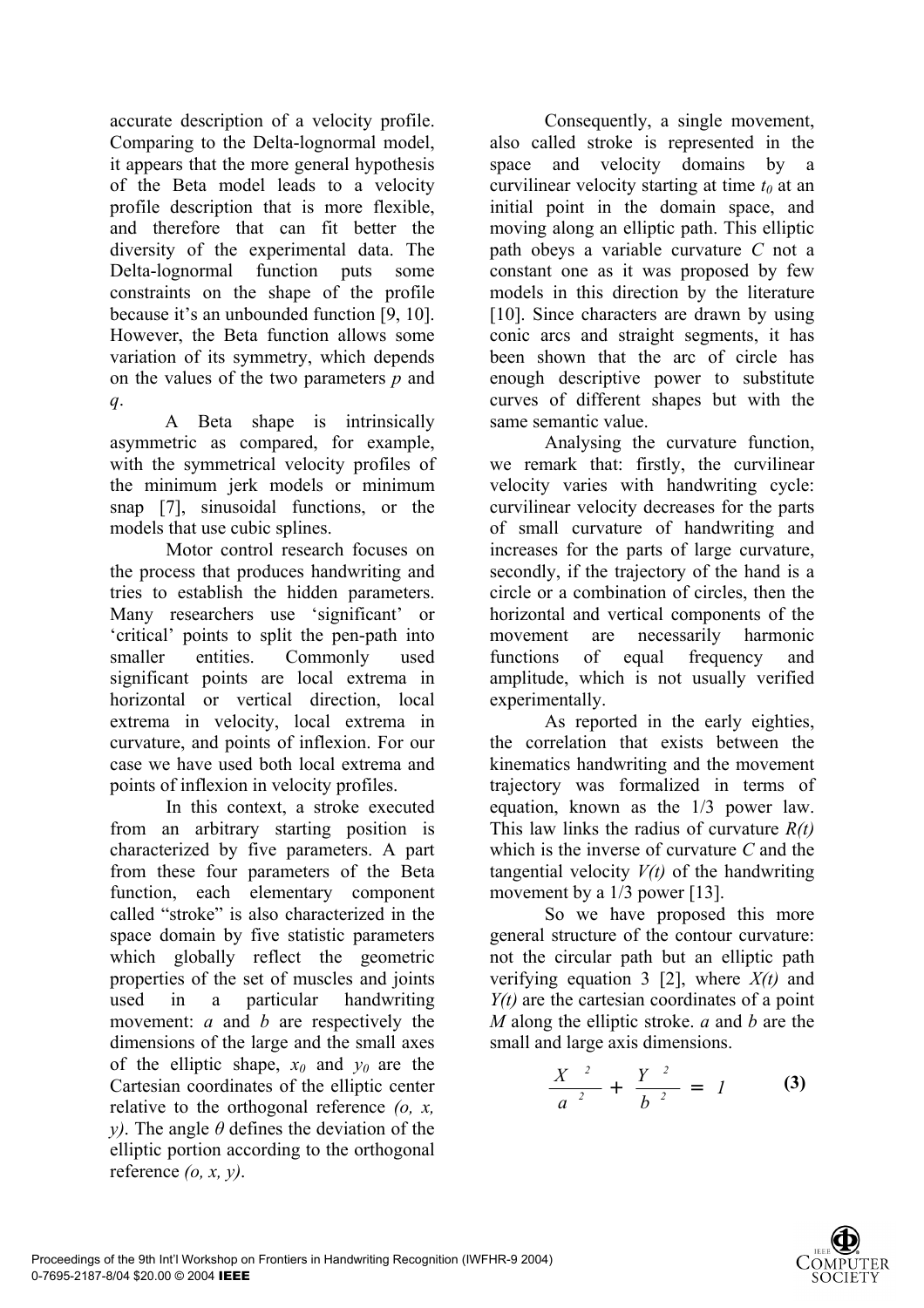### **III- SIMULATION RESULTS**

Theoretically, to design an elliptic stroke, we must have at least 5 points: we are based on the dynamic aspect of this stroke, in other words the Beta velocity profile fitting the original curvilinear velocity signal.

For the case of simple handwriting movement, the five points are deduced from the Beta profile approximating the original curvilinear velocity signal; the starting point  $M_1$  where the curvilinear velocity is near 0. The ending point  $M_3$  is defined such as the curvilinear velocity reaches 0. The point that corresponds in the timing space to the maximum velocity characterizes the intermediate point  $M_2$ . The lasting two points  $M_4$  and  $M_5$  are constrained to belong to the considered Beta profile, as shown in figure 1 and 2.



Figure 1: Approximation of simple handwriting stroke by using elliptic contour.

Obtaining the 5 points  $(M_1, M_3, M_2)$  $M_4$ , and  $M_5$ ), the problem now is to check the different parameters characterising the elliptic segment  $(x_0, y_0, a, b, \theta)$ , which are determined numerically.

In our case, the obtained data are resampled namely, a simple stroke is approximated by a beta profile in the dynamic domain which corresponds in turn to an elliptic arc in the static domain such that  $M_1M_3$  is the large axis dimension *a*. As reported by Viviani and al. for human drawing curves, that the instantaneous tangential velocity of the hand decreases as the curvature increases [13], and then  $M_1$ and *M3* which are characterized by minimum tangential velocity correspond to

the maximum of curvature in the static domain.

Consequently, a stroke is characterized by nine parameters; the first four parameters reflect the global timing properties of the neuromuscular networks involved in generating the movement, whereas the last five parameters describe the global geometric properties of the set of muscles and joints recruited to execute the movement.

As shown previously, the Betaelliptic model considers a simple movement as the response of the neuromuscular system, which is described by an elliptic trajectory and a Beta velocity profile.

The serial nature characterizing the central representation of a movement is also detectable from a kinematic point of view during the generation of the



Figure 2: Approximation of curvilinear velocity relative to simple stroke with Beta profile.

algebraic summation in time of different strokes, such expressed in equation (4), where *n* stands for the total number of different Beta shape.

$$
V(t) = \sum_{i=1}^{n} \beta_{i}(t)
$$

Superimposition of elementary strokes is a common assumption among modelling of handwriting (e.g. Plamondon 1989, Schomaker 1989) [8, 12]. Models differ in the constraints they place on

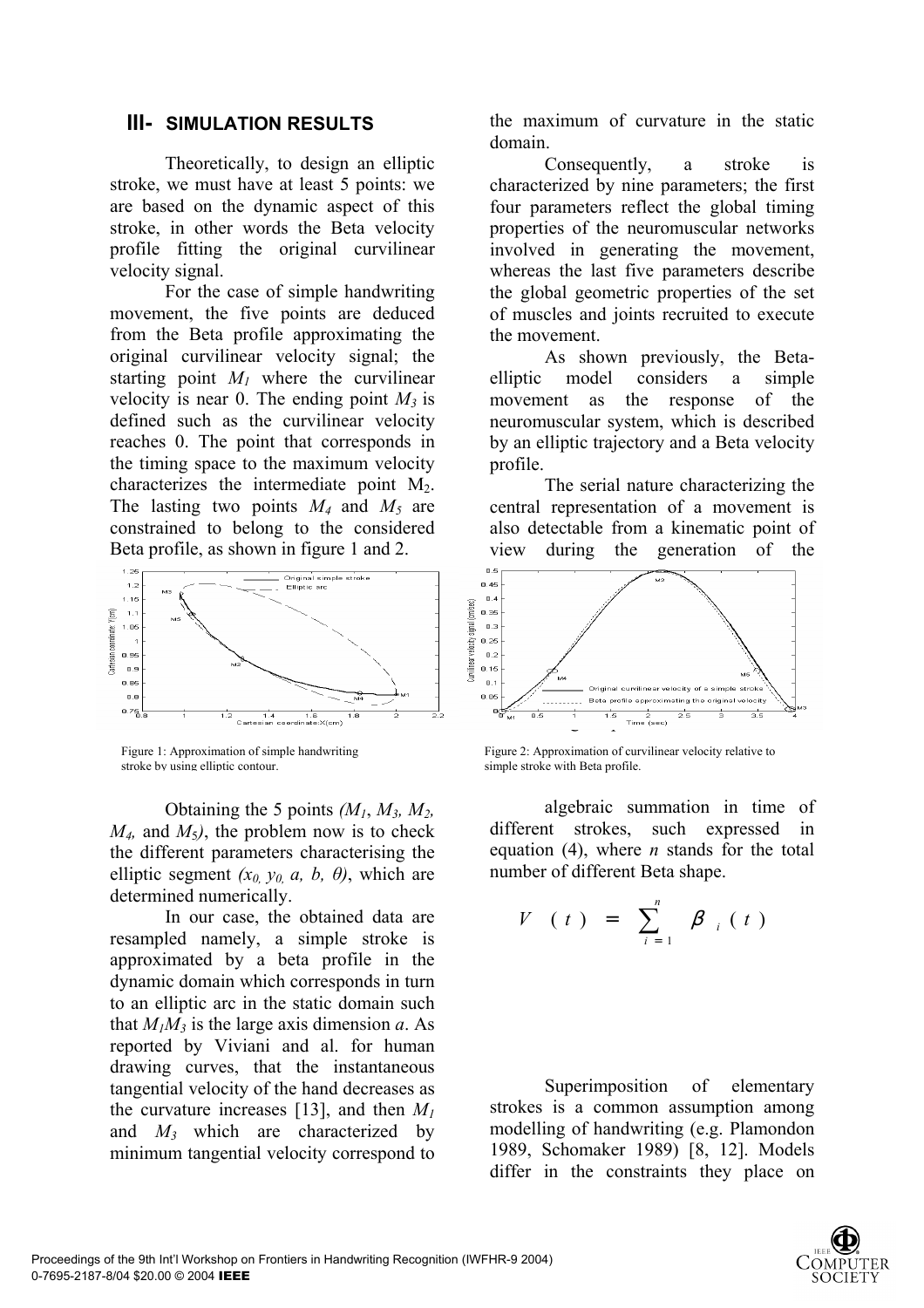stroke superimposition. Schomaker et al. 1989 [12], as well as Plamondon assumes essentially arbitrary timing relation between onsets of overlapping movement strokes. Whereas, Morasso et al (1982), as well as for our case, constrain stroke superimposition by limiting the number of strokes that are concurrently executed to two.

Usually, handwriting analysis has been limited to direct measurements *x* and *y* sampled at a fixed frequency from digitizing tablets, such for our case.

The overlapping effect was taken into consideration; it is observed each time a particular simple movement *(i)* starts before another simple movement *(i-1)* achieves its final target. Very different shapes can be generated with the same basic movements by changing only the starting time of the second stroke. For the most cases, the starting time of a particular movement *(i)* correspond to a dip in the original curvilinear velocity, when the particular movement *(i-1)* curvilinear velocity is near *0*. If there exists two consecutives maxima -because of the presence of an inflexion point- the starting time of a particular movement *(i)* is equal to the time when the particular movement *(i-1)* reaches its maximum curvilinear velocity.

In terms of spatial constraints, two consecutive strokes are superimposed during the time shift between them  $t_{1(i)}$   $t_{0(i+1)}$  to regenerate the handwriting trace for several reasons such as:

- Firstly, stroke superimposition is constrained by limiting the number of strokes that are concurrently executed to two,
- Secondly, the time shift is fixed to  $t_{1(i)}$  -  $t_{0(i+1)}$  because of the existence of hidden strokes and mainly the existence of inflexion points.

The same modelling procedure was applied with an example of handwritten script, which is the word "Hala" in Arabic acquired by using a digitizer tablet type Wacom4, sampled at 200 Hz.



Figure 4: The elliptic strokes approximating the script "Hala".

As previously, the original data was Using the decomposition scheme, different elliptic strokes are depicted in figure 4. These strokes are not apparent directly in the image of the handwriting script "Hala". They are partially hidden in the trajectory as a consequence of superimposition process.

Despite the presence of the inflexion points in figure 3, an important error between the original handwritten trace and the  $7<sup>th</sup>$  stroke was observed in figure 4, compared to the other strokes. This is due to mainly to the fruitful dynamics in this part of the fluent trace.



Figure 6: Approximation of the script "Bonjour" by elliptic shapes.